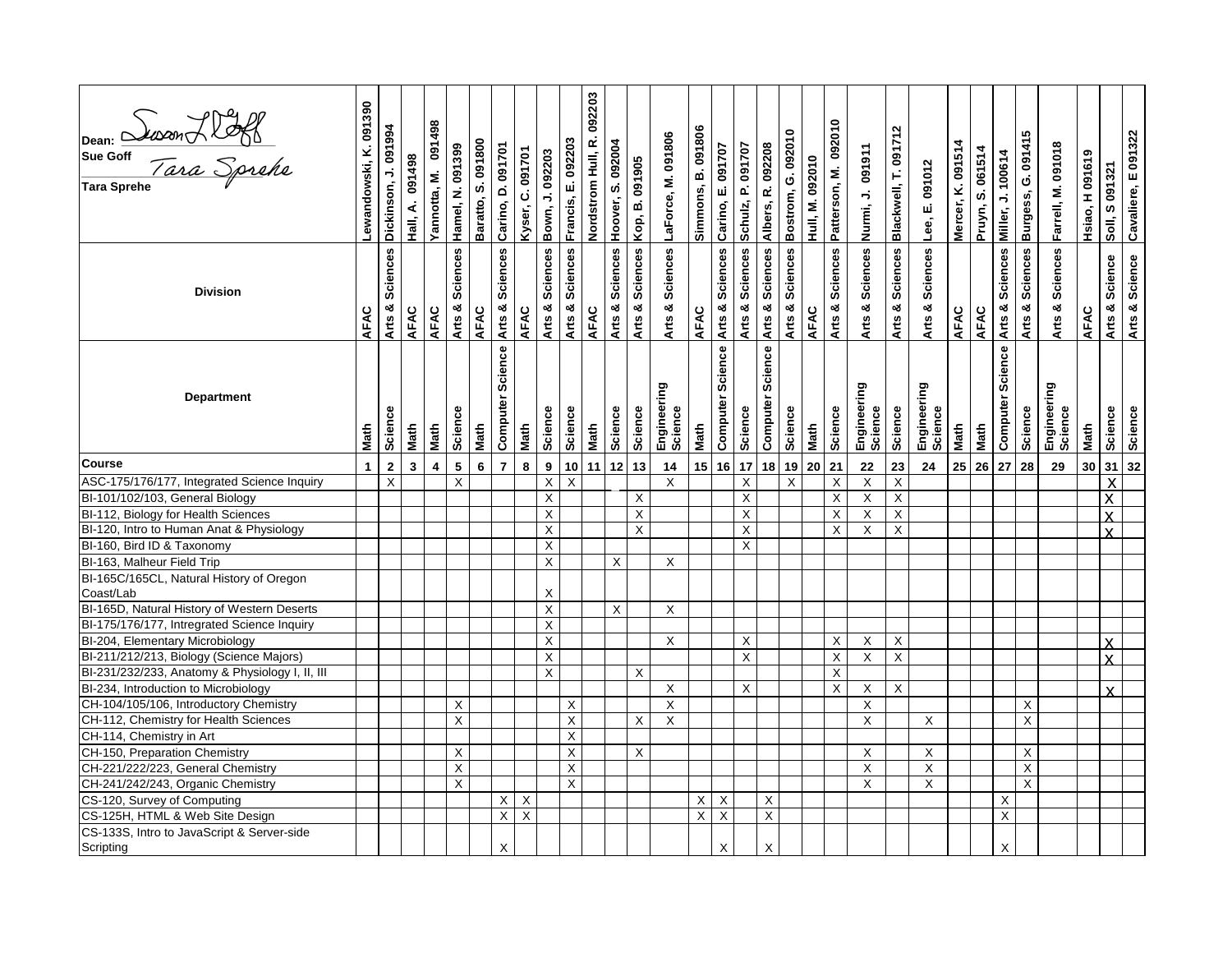| CS-133VB, Visual Basic.NET I                     |  |  |   | $\overline{X}$          |   |  |   |   | X              |   | $\overline{\mathsf{x}}$   |                           |   |   |             | $\overline{X}$            |   |                |  |              |
|--------------------------------------------------|--|--|---|-------------------------|---|--|---|---|----------------|---|---------------------------|---------------------------|---|---|-------------|---------------------------|---|----------------|--|--------------|
| CS-135DB, Microsoft Access                       |  |  |   | $\times$                |   |  |   |   | X              |   | $\sf X$                   |                           |   |   |             | $\mathsf{X}$              |   |                |  |              |
| CS-135I, Advanced Web Design with                |  |  |   |                         |   |  |   |   |                |   |                           |                           |   |   |             |                           |   |                |  |              |
| Dreamweaver                                      |  |  |   | Χ                       |   |  |   |   | Χ              |   | X                         |                           |   |   |             | X                         |   |                |  |              |
| CS-135S, Microsoft Excel                         |  |  |   | $\times$                |   |  |   |   | X              |   | X                         |                           |   |   |             | $\mathsf X$               |   |                |  |              |
| CS-135W, Microsoft Word                          |  |  |   | X                       |   |  |   |   | X              |   | X                         |                           |   |   |             | X                         |   |                |  |              |
| CS-140, Introduction to Operating Systems        |  |  |   | X                       |   |  |   |   | X              |   | X                         |                           |   |   |             | X                         |   |                |  |              |
| CS-140L, Linux for Programmers                   |  |  |   |                         |   |  |   |   |                |   | $\overline{\mathsf{x}}$   |                           |   |   |             | $\boldsymbol{\mathsf{x}}$ |   |                |  |              |
| CS-151, Networking I                             |  |  |   |                         |   |  |   |   |                |   | X                         |                           |   |   |             |                           |   |                |  |              |
| CS-152, Networking II                            |  |  |   |                         |   |  |   |   | X              |   | X                         |                           |   |   |             | X                         |   |                |  |              |
| CS-160, Computer Science Orientation             |  |  |   | X                       |   |  |   |   |                |   | $\overline{\mathsf{X}}$   |                           |   |   |             | $\mathsf{x}$              |   |                |  |              |
| CS-161/162, Computer Science I, II               |  |  |   | X                       |   |  |   |   | X              |   | $\times$                  |                           |   |   |             | $\pmb{\times}$            |   |                |  |              |
| CS-181, CMS Web Development                      |  |  |   | $\overline{\mathsf{x}}$ |   |  |   |   | X              |   | X                         |                           |   |   |             | $\pmb{\times}$            |   |                |  |              |
| CS-201, Computer Systems II                      |  |  |   | $\overline{X}$          |   |  |   |   |                |   | X                         |                           |   |   |             | $\pmb{\times}$            |   |                |  |              |
| CS-202, Program Structures                       |  |  |   | X                       |   |  |   |   |                |   | $\times$                  |                           |   |   |             | X                         |   |                |  |              |
| CS-225, Computer End User Support                |  |  |   | $\times$                |   |  |   |   | X              |   | $\sf X$                   |                           |   |   |             | X                         |   |                |  |              |
| CS-227, Computer Hardware & Repair               |  |  |   |                         |   |  |   |   | X              |   | $\pmb{\times}$            |                           |   |   |             | $\boldsymbol{\mathsf{X}}$ |   |                |  |              |
| CS-228, Computer OS Maintenance & Repair         |  |  |   |                         |   |  |   |   | X              |   | $\pmb{\times}$            |                           |   |   |             | X                         |   |                |  |              |
| CS-234J, jQuery Web Development                  |  |  |   | $\mathsf{x}$            |   |  |   |   |                |   | $\overline{\mathsf{x}}$   |                           |   |   |             |                           |   |                |  |              |
| CS-234P, PHP/MySQL Web Development               |  |  |   | X                       |   |  |   |   | X              |   | X                         |                           |   |   |             | X                         |   |                |  |              |
| CS-240L, Linux Administration                    |  |  |   |                         |   |  |   |   | X              |   | $\mathsf X$               |                           |   |   |             | $\boldsymbol{\mathsf{X}}$ |   |                |  |              |
| CS-240M, MacOS Administration                    |  |  |   | X                       |   |  |   |   | X              |   | X                         |                           |   |   |             | $\overline{X}$            |   |                |  |              |
| CS-240W, Windows Desktop Administration          |  |  |   | $\overline{\mathsf{X}}$ |   |  |   |   | $\mathsf{X}$   |   | $\overline{\mathsf{x}}$   |                           |   |   |             | $\overline{X}$            |   |                |  |              |
| CS-250, Discrete Structures I                    |  |  | х | $\overline{\mathsf{x}}$ |   |  |   |   |                |   | $\boldsymbol{\mathsf{X}}$ |                           |   |   |             | $\mathsf X$               |   |                |  |              |
| CS-251, Discrete Structures II                   |  |  | X | $\overline{\mathsf{x}}$ |   |  |   |   |                |   | $\boldsymbol{\mathsf{X}}$ |                           |   |   |             | $\pmb{\times}$            |   |                |  |              |
| CS-260, Data Structures                          |  |  |   | $\overline{\mathsf{x}}$ |   |  |   |   |                |   | X.                        |                           |   |   |             |                           |   |                |  |              |
| CS-275, Database Design                          |  |  |   | $\times$                |   |  |   |   | X              |   | X                         |                           |   |   |             | X                         |   |                |  |              |
| CS-279W, Windows Server Administration           |  |  |   |                         |   |  |   |   | X              |   | X                         |                           |   |   |             | X                         |   |                |  |              |
| CS-280, Computer Science/CWE                     |  |  |   | X                       |   |  |   |   | X              |   | X                         |                           |   |   |             | X                         |   |                |  |              |
| CS-284, Network Security                         |  |  |   |                         |   |  |   |   | X              |   | X                         |                           |   |   |             | $\overline{X}$            |   |                |  |              |
| CS-288W, Windows Network Administration          |  |  |   |                         |   |  |   |   | X              |   | $\boldsymbol{\mathsf{X}}$ |                           |   |   |             | $\boldsymbol{\mathsf{X}}$ |   |                |  |              |
| CS-289, Web Server Administration                |  |  |   | X                       |   |  |   |   | $\pmb{\times}$ |   | X                         |                           |   |   |             | $\boldsymbol{\mathsf{X}}$ |   |                |  |              |
| CS-297N, Network Capstone                        |  |  |   |                         |   |  |   |   | $\pmb{\times}$ |   | $\mathsf X$               |                           |   |   |             | $\mathsf X$               |   |                |  |              |
| CS-297W, Website Capstone                        |  |  |   | X                       |   |  |   |   | X              |   | X                         |                           |   |   |             | X                         |   |                |  |              |
| <b>ENGR-111, Introduction to Engineering</b>     |  |  |   |                         |   |  |   |   |                |   | X                         | $\boldsymbol{\mathsf{X}}$ |   |   | X           | $\mathsf X$               |   | X              |  |              |
| <b>ENGR-112, Engineering Programming</b>         |  |  |   |                         |   |  |   |   |                |   | X                         | $\mathsf X$               |   |   | X           | $\pmb{\times}$            |   | $\mathsf X$    |  |              |
| <b>ENGR-115, Engineering Graphics</b>            |  |  |   |                         |   |  |   |   |                |   |                           |                           |   |   | X           |                           |   |                |  |              |
| ENGR-171, Digital Logic                          |  |  |   |                         |   |  |   |   |                |   | $\times$                  | $\times$                  |   |   |             | X                         |   | $\times$       |  |              |
| <b>ENGR-201, Engineering Fundamentals</b>        |  |  |   |                         |   |  |   |   |                |   |                           |                           |   |   | X           |                           |   | $\mathbf{x}$   |  |              |
| ENGR-211, Statics                                |  |  |   |                         |   |  |   |   |                |   | X                         | X                         |   |   | $\times$    | X                         |   |                |  |              |
| ENGR-212, Dynamics                               |  |  |   |                         |   |  |   |   |                |   |                           | X                         |   |   | $\mathsf X$ |                           |   |                |  |              |
| ENGR-213, Strength of Materials                  |  |  |   |                         |   |  |   |   |                |   |                           |                           |   |   | X           |                           |   |                |  |              |
| <b>ENGR-221, Electrical Circuit Analysis</b>     |  |  |   |                         |   |  |   |   |                |   |                           | Χ                         |   |   | X           | X                         |   | X              |  |              |
| <b>ENGR-222, Electrical Circuit Analysis II</b>  |  |  |   |                         |   |  |   |   |                |   |                           | $\overline{\mathsf{x}}$   |   |   | X           | $\overline{X}$            |   | $\overline{X}$ |  |              |
| <b>ENGR-223, Electrical Circuit Analysis III</b> |  |  |   |                         |   |  |   |   |                |   |                           | $\mathsf X$               |   |   | X           | $\sf X$                   |   | $\times$       |  |              |
| <b>ENGR-231, Properties of Materials</b>         |  |  |   |                         |   |  |   |   |                |   |                           | $\overline{X}$            |   |   | X           |                           |   |                |  |              |
| ENGR-271, Digital Systems                        |  |  |   |                         |   |  |   |   |                |   | $\times$                  | $\boldsymbol{\mathsf{X}}$ |   |   |             | X                         |   | X              |  |              |
| ESR-171/172/173, Environmental Science           |  |  |   |                         | X |  |   | X |                | X |                           |                           | X | X |             |                           | X |                |  | $\mathsf{x}$ |
| G-101/102/103, General Geology                   |  |  |   |                         |   |  | X | X |                |   |                           |                           |   |   |             |                           |   |                |  |              |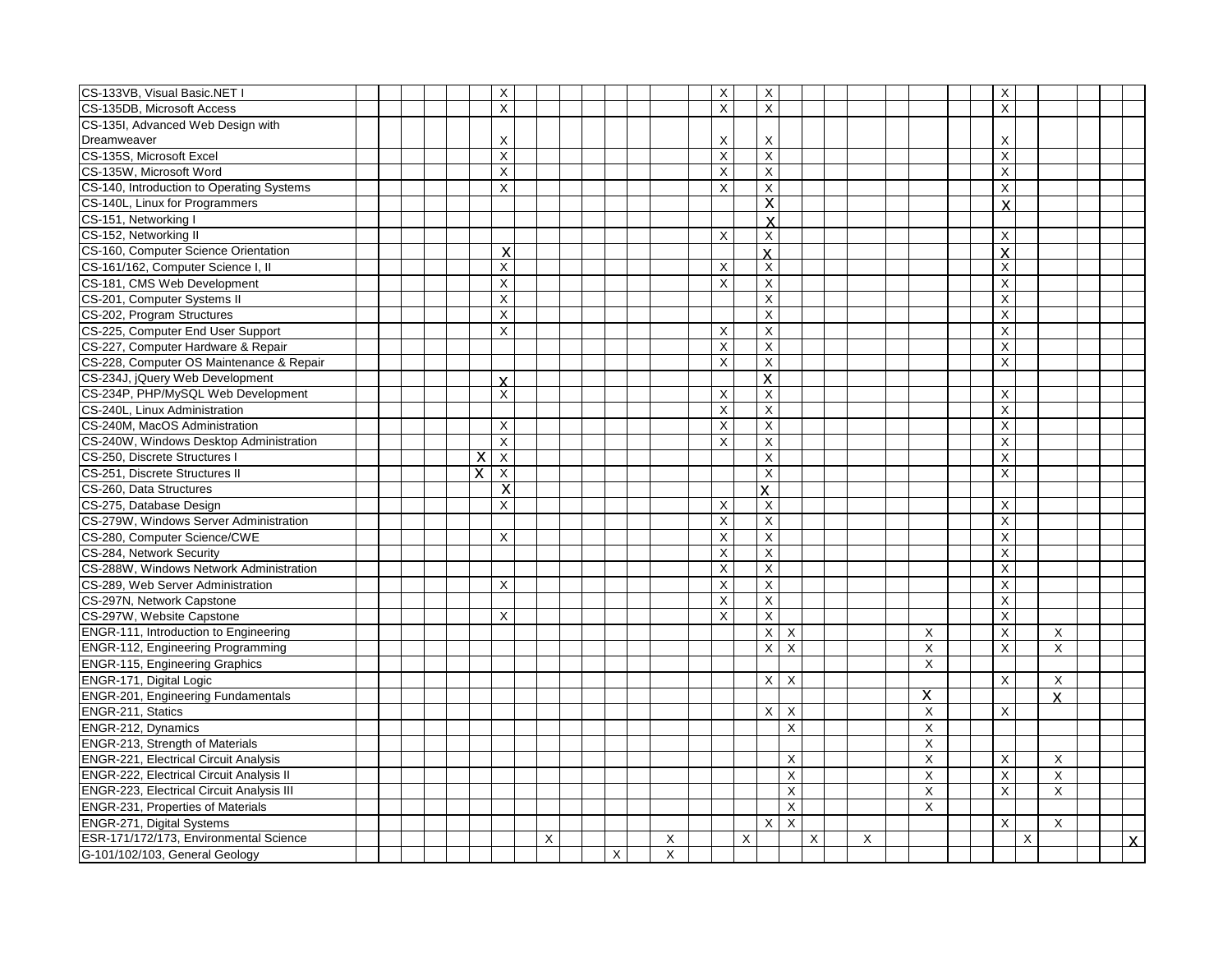| G-145, Geology of Pacific Northwest                     |                |                         |                         |                           |                |                         |                |                           |                         |                           |                | X              |          | X              |                           |  |          |                         |                |                |                              |                                       |                           |                           |              |  |                              |                |
|---------------------------------------------------------|----------------|-------------------------|-------------------------|---------------------------|----------------|-------------------------|----------------|---------------------------|-------------------------|---------------------------|----------------|----------------|----------|----------------|---------------------------|--|----------|-------------------------|----------------|----------------|------------------------------|---------------------------------------|---------------------------|---------------------------|--------------|--|------------------------------|----------------|
| G-148, Volcanoes & Earthquakes                          |                |                         |                         |                           |                |                         |                |                           |                         |                           |                | X              |          | X              |                           |  |          |                         |                |                |                              |                                       |                           |                           |              |  |                              |                |
| G-201/202/203, General Geology                          |                |                         |                         |                           |                |                         |                |                           |                         |                           |                | X              |          | X              |                           |  |          |                         |                |                |                              |                                       |                           |                           |              |  |                              |                |
| GS-104, Earth System Science                            |                | X                       |                         |                           | X              |                         |                |                           |                         |                           |                | X              |          | X              |                           |  |          | X                       |                |                | X                            |                                       |                           |                           |              |  |                              |                |
| GS-105, Earth System Science                            |                |                         |                         |                           | $\times$       |                         |                |                           |                         | $\times$                  |                | X              |          | X              |                           |  |          |                         |                |                | X                            |                                       |                           |                           |              |  |                              |                |
| GS-106, Earth System Science                            |                |                         |                         |                           | $\times$       |                         |                |                           |                         |                           |                | $\sf X$        |          | X              |                           |  |          | X                       |                |                | X                            |                                       |                           |                           |              |  |                              | $\overline{X}$ |
| GS-107, Astronomy                                       |                | X                       |                         |                           |                |                         |                |                           |                         |                           |                |                |          |                |                           |  |          | $\overline{X}$          |                |                |                              |                                       |                           |                           |              |  |                              |                |
| MTH-010, Fundamentals of Arithmetic I                   | $\mathsf{X}$   | $\times$                | $\times$                | X                         | $\mathsf{X}$   | $\times$                | $\times$       | $\mathsf{x}$              | $\times$                | $\sf X$                   | $\mathsf{X}$   | X              |          | X              | X                         |  |          | $\pmb{\times}$          | X              |                |                              |                                       | X                         | $\times$                  |              |  | X                            |                |
| MTH-020, Fundamentals of Arithmetic II                  | $\mathsf{X}$   | X                       | X                       | X                         | $\overline{X}$ | $\mathsf{X}$            | $\overline{X}$ | $\overline{X}$            | $\overline{\mathsf{x}}$ | $\boldsymbol{\mathsf{X}}$ | $\overline{X}$ | $\overline{X}$ | X        | X              | X                         |  |          | X                       | X              |                |                              |                                       | X                         | X                         |              |  | $\pmb{\times}$               |                |
| MTH-050, Technical Mathematics                          | $\times$       | $\overline{X}$          | $\overline{X}$          | $\overline{X}$            | $\overline{X}$ | $\overline{X}$          | $\overline{X}$ | $\overline{X}$            | $\overline{X}$          | $\mathsf X$               | $\sf X$        |                |          | X              | X                         |  |          | $\pmb{\times}$          | $\times$       |                |                              | X                                     | $\boldsymbol{\mathsf{X}}$ | $\sf X$                   |              |  | $\mathbf{x}$                 |                |
| MTH-054. Medication Calculations for Medical            |                |                         |                         |                           |                |                         |                |                           |                         |                           |                |                |          |                |                           |  |          |                         |                |                |                              |                                       |                           |                           |              |  |                              |                |
| Assistants                                              | $\times$       |                         | X                       |                           |                | $\mathsf{X}$            |                | $\mathsf{X}$              | $\times$                |                           | $\mathsf{X}$   |                | $\times$ | $\times$       | X                         |  |          | X                       | X              |                |                              |                                       |                           |                           |              |  | $\pmb{\times}$               |                |
| MTH-060/065, Algebra I, II                              | $\times$       | X                       | $\overline{X}$          | $X$ $X$                   |                | $\overline{X}$          | $\overline{X}$ | $\overline{X}$            | $\overline{X}$          | $\overline{\mathsf{x}}$   | $\overline{X}$ | $\overline{X}$ |          | $\pmb{\times}$ | $\pmb{\times}$            |  |          | $\overline{\mathsf{X}}$ | $\overline{X}$ |                |                              |                                       | $\overline{X}$            | $\mathsf{X}$              |              |  | X                            |                |
| MTH-080, Technical Mathematics II                       | $\mathsf{X}$   | $\sf X$                 | $\overline{X}$          | $\overline{X}$            | $\overline{X}$ | $\overline{X}$          | $\overline{X}$ | $\overline{X}$            | $\overline{X}$          | $\times$                  | $\mathsf{X}$   |                |          | X              | X                         |  |          | $\overline{X}$          | $\overline{X}$ | $\overline{X}$ |                              | X                                     | $\overline{X}$            | $\sf X$                   |              |  | Y                            |                |
| MTH-082A, Wastewater Math I                             |                |                         | X                       |                           |                |                         |                | X                         |                         |                           |                |                |          | X              |                           |  |          |                         |                |                | X                            | X                                     |                           |                           |              |  |                              |                |
| MTH-082B. Waterworks Math I                             |                |                         | $\pmb{\times}$          |                           |                |                         |                | $\overline{\mathsf{x}}$   |                         |                           |                |                |          | X              |                           |  |          |                         |                |                | X                            | X                                     |                           |                           |              |  |                              |                |
| MTH-082C, Wastewater Math II                            |                |                         | X                       |                           |                |                         |                | <b>X</b>                  |                         |                           |                |                |          | X              |                           |  |          |                         |                |                | X                            | X                                     |                           |                           |              |  |                              |                |
| MTH-082D. Waterworks Math II                            |                |                         | X                       |                           |                |                         |                | X                         |                         |                           |                |                |          | X              |                           |  |          |                         |                |                | X                            | $\times$                              |                           |                           |              |  |                              |                |
| MTH-082E, Math for High Purity Water                    |                |                         | $\pmb{\times}$          |                           |                |                         |                | X                         |                         |                           |                |                |          | X              |                           |  |          | X                       |                |                | X                            | X                                     |                           |                           |              |  |                              |                |
| MTH-095, Algebra III                                    | X              | X                       | X                       | X                         |                | $\times$                | X              | $\overline{X}$            | $X$ $X$                 |                           | $\mathsf{X}$   |                |          |                | X                         |  |          | X                       | X              |                |                              |                                       | $\times$                  | $\times$                  |              |  |                              |                |
| MTH-098, College Math Foundations                       | X              |                         | $\sf X$                 | X                         |                | X                       |                | $\boldsymbol{\mathsf{X}}$ |                         |                           | $\mathsf X$    |                |          |                | X                         |  |          |                         | X              |                |                              |                                       | $\boldsymbol{\mathsf{X}}$ | $\boldsymbol{\mathsf{X}}$ |              |  | $\mathsf{x}$                 |                |
| MTH-105, Math in Society                                | X              |                         | X                       | X                         |                | X                       |                | X                         |                         |                           |                |                |          |                | Χ                         |  |          |                         |                |                |                              |                                       | X                         | X                         |              |  | $\overline{\mathsf{x}}$      |                |
| MTH-111, College Algebra                                | X              | X                       | $\overline{X}$          | X                         |                | X                       |                | X                         |                         |                           | X              |                |          |                | Χ                         |  |          |                         | X              |                |                              |                                       | Χ                         | X                         |              |  | $\boldsymbol{\mathsf{x}}$    |                |
| MTH-112, Trigonometry/Pre-Calculus                      | $\overline{X}$ | $\overline{X}$          | $\overline{X}$          | $\overline{X}$            |                | $\overline{X}$          |                | $\pmb{\times}$            |                         |                           | $\overline{X}$ |                |          |                | $\overline{X}$            |  |          |                         | $\overline{X}$ |                |                              |                                       | $\overline{\mathsf{x}}$   | $\mathsf X$               |              |  |                              |                |
| MTH-211/212/213, Fund of Elementary Math I, II,         |                |                         |                         |                           |                |                         |                |                           |                         |                           |                |                |          |                |                           |  |          |                         |                |                |                              |                                       |                           |                           |              |  | $\mathbf{x}$                 |                |
|                                                         | X              | $\mathsf X$             | X                       | X                         |                | X                       |                | $\pmb{\times}$            |                         |                           | X              |                |          |                | X                         |  |          |                         | X              |                |                              |                                       | X                         | X                         |              |  | X                            |                |
| MTH-231, Elements of Discrete Math                      |                |                         | $\overline{\mathsf{x}}$ |                           |                | $\overline{X}$          |                |                           |                         |                           |                |                |          |                |                           |  |          |                         |                |                |                              |                                       |                           |                           | $\mathsf{X}$ |  | $\mathbf{x}$                 |                |
| MTH-243, Statistics I                                   | $\times$       | $\mathsf X$             | $\overline{X}$          | X                         |                | $\mathsf X$             |                | $\overline{X}$            |                         |                           | X              |                |          | X              | $\times$                  |  |          |                         | X              |                |                              |                                       | X                         | X                         |              |  | $\boldsymbol{\mathsf{X}}$    |                |
| MTH-244, Statistics II                                  | $\mathsf{X}$   | $\overline{X}$          | $\overline{\mathsf{X}}$ | $\boldsymbol{\mathsf{X}}$ |                | $\overline{X}$          |                | $\overline{X}$            |                         |                           | $\pmb{\times}$ |                |          | X              | $\mathsf X$               |  |          |                         | $\mathsf X$    |                |                              |                                       | $\boldsymbol{\mathsf{X}}$ | $\boldsymbol{\mathsf{X}}$ |              |  | $\boldsymbol{\mathsf{x}}$    |                |
| MTH-251/252/253, Calculus I, II, III                    | $\times$       | $\overline{X}$          | $\overline{X}$          | $\mathsf X$               |                | $\mathsf X$             |                | $\overline{X}$            |                         |                           | $\mathsf X$    |                |          |                | $\boldsymbol{\mathsf{X}}$ |  |          |                         | X              |                |                              | X                                     | $\boldsymbol{\mathsf{X}}$ | X                         |              |  | X                            |                |
| MTH-254, Vector Calculus                                | $\mathsf{X}$   | $\overline{\mathsf{x}}$ | $\overline{X}$          | $\boldsymbol{\mathsf{X}}$ |                | $\overline{\mathsf{x}}$ |                | $\mathsf{X}$              |                         |                           | $\overline{X}$ |                |          |                | X                         |  |          |                         | $\sf X$        |                |                              | $\boldsymbol{\mathsf{X}}$             | $\boldsymbol{\mathsf{X}}$ | $\boldsymbol{\mathsf{X}}$ |              |  | $\mathbf{x}$                 |                |
| MTH-256, Differential Equations                         | $\times$       | X                       | X                       | $\mathsf X$               |                | $\mathsf X$             |                | $\mathsf{X}$              |                         |                           | $\pmb{\times}$ |                |          |                | X                         |  |          |                         | X              |                |                              | X                                     | $\times$                  | X                         |              |  |                              |                |
| MTH-261, Linear Algebra                                 | $\times$       | $\mathsf X$             | X                       | X                         |                | $\mathsf{X}$            |                | $\mathsf{X}$              |                         |                           | X              |                |          |                | X                         |  |          |                         | X              |                |                              | X                                     | X                         | $\times$                  |              |  | $\mathbf{x}$<br>$\mathbf{x}$ |                |
| MTH-275, A Bridge to University Math                    |                |                         | $\mathsf{x}$            | $\mathbf{x}$              |                |                         |                | $\mathbf{x}$              |                         |                           |                |                |          |                |                           |  |          |                         |                |                |                              |                                       |                           |                           |              |  |                              |                |
| PH-104, Descriptive Astronomy                           |                | X                       |                         |                           |                |                         |                |                           |                         |                           |                |                |          |                |                           |  |          | X                       |                |                |                              |                                       |                           |                           |              |  |                              |                |
| PH-121/122/123, General Astronomy                       |                | X                       |                         |                           |                |                         |                |                           |                         |                           |                |                |          |                |                           |  |          | X                       |                |                |                              |                                       |                           |                           |              |  |                              |                |
| PH-150, Preparatory Physics                             |                |                         |                         |                           |                |                         |                |                           |                         |                           |                |                |          |                |                           |  |          | X                       |                |                |                              |                                       |                           |                           |              |  |                              |                |
| PH-201/202/203, General Physics                         |                | X                       |                         |                           |                |                         |                |                           |                         |                           |                |                |          |                |                           |  |          |                         |                |                |                              | X                                     |                           |                           |              |  |                              |                |
| PH-211/212/213, General Physics with Calculus           |                | X                       |                         |                           |                |                         |                |                           |                         |                           |                |                |          |                |                           |  | <b>Y</b> | X<br>X                  |                |                |                              | X                                     |                           |                           | X<br>X       |  |                              |                |
| WET-010, Wastwater Operations I                         |                |                         |                         |                           |                |                         |                |                           |                         |                           |                |                |          | Χ              |                           |  |          |                         |                |                | X                            | X                                     |                           |                           |              |  |                              |                |
| WET-011, Waterworks Operations I                        |                |                         |                         |                           |                |                         |                |                           |                         |                           |                |                |          |                |                           |  |          |                         |                |                | X                            | X                                     |                           |                           |              |  |                              |                |
| WET-020, Wastewater Operations II                       |                |                         |                         |                           |                |                         |                |                           |                         |                           |                |                |          | X              |                           |  |          |                         |                |                | X                            | X                                     |                           |                           |              |  |                              |                |
| <b>WET-021, Waterworks Operations II</b>                |                |                         |                         |                           |                |                         |                |                           |                         |                           |                |                |          | X              |                           |  |          |                         |                |                |                              | $\overline{\mathsf{x}}$               |                           |                           |              |  |                              |                |
|                                                         |                |                         |                         |                           |                |                         |                |                           |                         |                           |                |                |          | X              |                           |  |          |                         |                |                | X                            |                                       |                           |                           |              |  |                              |                |
| <b>WET-030 Wastwater Operations III</b>                 |                |                         |                         |                           |                |                         |                |                           |                         |                           |                |                |          | X<br>X         |                           |  |          |                         |                |                | X<br>$\overline{\mathsf{x}}$ | $\boldsymbol{\mathsf{X}}$<br>$\times$ |                           |                           |              |  |                              |                |
| WET-031, Water Treatment                                |                |                         |                         |                           |                |                         |                |                           |                         |                           |                |                |          |                |                           |  |          |                         |                |                |                              |                                       |                           |                           |              |  |                              |                |
| WET-108, Cross-Connection Control Program<br>Specialist |                |                         |                         |                           |                |                         |                |                           |                         |                           |                |                |          | х              |                           |  |          |                         |                |                | X                            |                                       |                           |                           |              |  |                              |                |
| WET-109, Backflow Assembly Operation and                |                |                         |                         |                           |                |                         |                |                           |                         |                           |                |                |          |                |                           |  |          |                         |                |                |                              |                                       |                           |                           |              |  |                              |                |
| Testing                                                 |                |                         |                         |                           |                |                         |                |                           |                         |                           |                |                |          | X              |                           |  |          |                         |                |                | X                            | X                                     |                           |                           |              |  |                              |                |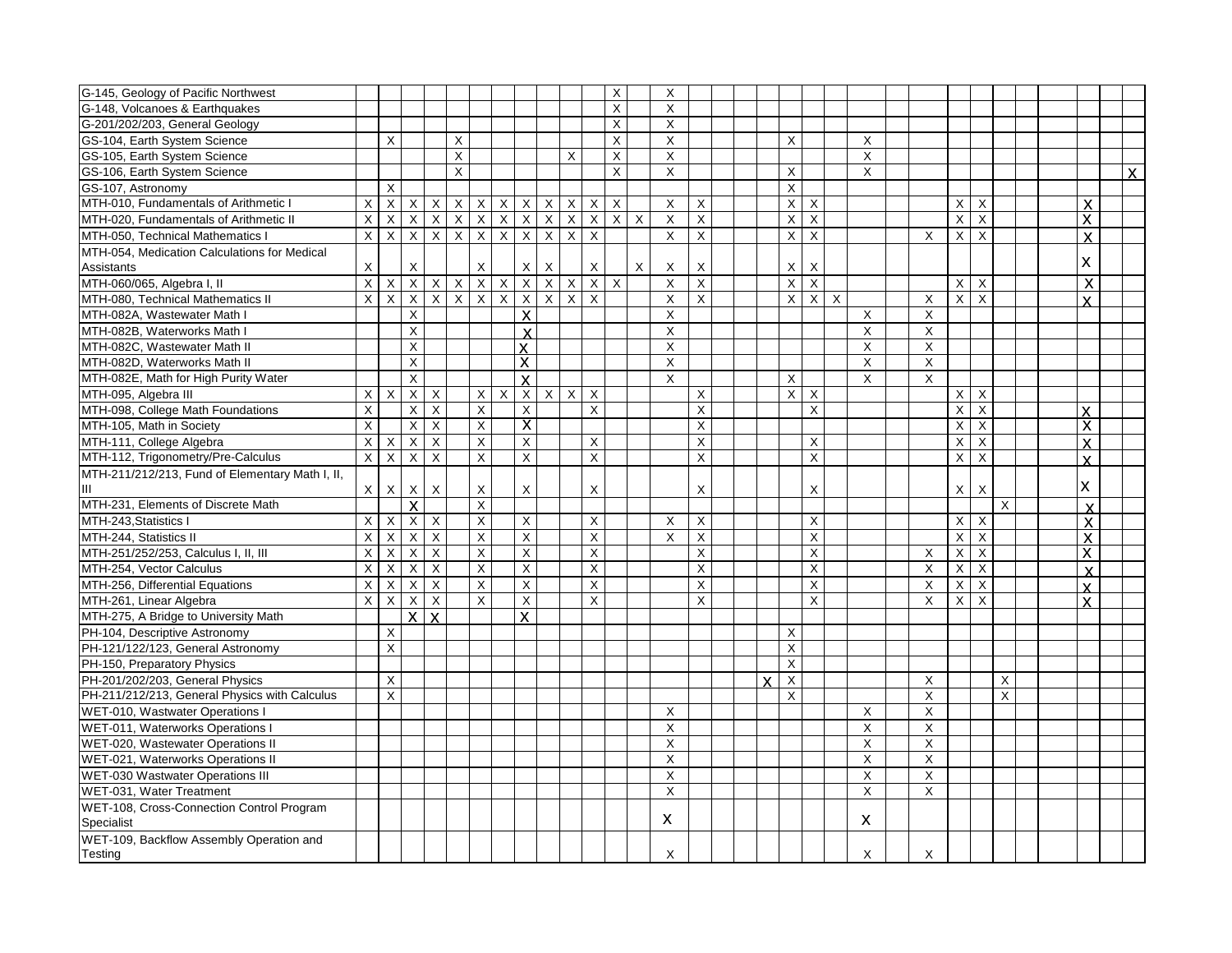| WET-110, Wastewater Operations I             |  |  |   |  | ᄉ                 |  |   |  |   | ⋏                 |   | X |  |  |   |  |
|----------------------------------------------|--|--|---|--|-------------------|--|---|--|---|-------------------|---|---|--|--|---|--|
| WET-111, Waterworks Operations I             |  |  |   |  | X                 |  |   |  |   | X                 |   | X |  |  |   |  |
| WET-112, Computer Applications for Water and |  |  |   |  |                   |  |   |  |   |                   |   |   |  |  |   |  |
| <b>Wasterwater Operations</b>                |  |  |   |  | X                 |  |   |  |   | X                 |   |   |  |  |   |  |
| WET-120, Wastwater Operations II             |  |  |   |  | X                 |  |   |  |   | X                 |   | X |  |  |   |  |
| WET-121, Waterworks Operations II            |  |  |   |  | X                 |  |   |  |   | ⋏                 |   | X |  |  |   |  |
| WET-122, Water Dist./Wastewater Collection   |  |  |   |  |                   |  |   |  |   |                   |   |   |  |  |   |  |
| Systems                                      |  |  |   |  | X                 |  |   |  |   | X                 |   | X |  |  |   |  |
| WET-123, Environmental Chemistry I           |  |  |   |  | X                 |  |   |  |   | $\checkmark$<br>⋏ |   | X |  |  |   |  |
| WET-125, High Purity Water Production I      |  |  |   |  | $\checkmark$<br>⋏ |  |   |  |   | $\sqrt{}$         |   | X |  |  |   |  |
| WET-130, Wastewater Operations III           |  |  |   |  | X                 |  |   |  |   |                   |   | X |  |  |   |  |
| WET-130L, Wastewater Treatment Lab           |  |  |   |  | ⋏                 |  |   |  |   | ⋏                 |   | X |  |  |   |  |
| WET-131, Water Treatment                     |  |  |   |  | X                 |  |   |  |   |                   |   | X |  |  |   |  |
| WET-131L, Water Treatment Lab                |  |  |   |  | X                 |  |   |  |   | X                 |   |   |  |  |   |  |
| WET-132, Collection & Distribution Lab       |  |  |   |  | X                 |  |   |  |   | $\lambda$         |   | X |  |  |   |  |
| WET-134, Environmental Chemistry II          |  |  |   |  | X                 |  |   |  |   | $\checkmark$<br>Y |   | X |  |  |   |  |
| WET-135, High Purity Water Production II     |  |  |   |  | X                 |  |   |  |   | $\checkmark$<br>⋏ |   | X |  |  |   |  |
| WET-180, Water & Environmental Projects I    |  |  |   |  | X                 |  |   |  |   | $\checkmark$      |   | X |  |  |   |  |
| WET-241, Aquatic Microbiology                |  |  |   |  | X                 |  |   |  |   | $\checkmark$<br>⋏ |   | X |  |  |   |  |
| WET-242, Hydraulics/Water & Wastewater       |  |  |   |  | X                 |  |   |  |   |                   |   | X |  |  |   |  |
| WET-245, Instrumentation & Control           |  |  |   |  | X                 |  |   |  |   | $\checkmark$<br>⋏ |   | X |  |  |   |  |
| WET-280-, Water & Environmental Projects II  |  |  |   |  | X                 |  |   |  |   | $\checkmark$<br>v |   | X |  |  |   |  |
| Z-201/202/203, General Zoology               |  |  | X |  |                   |  | X |  | X |                   | X |   |  |  | X |  |